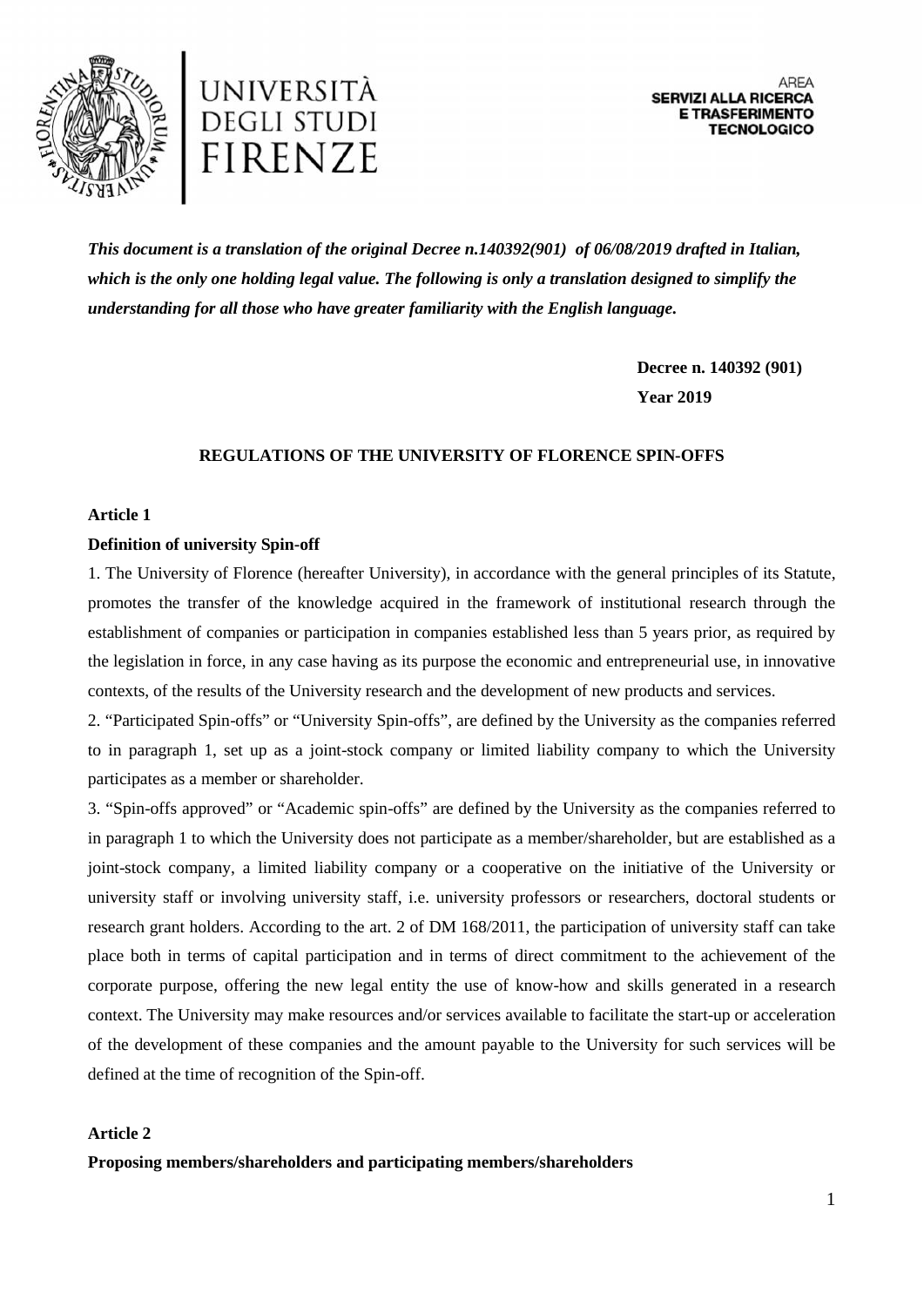



1. The proposal for the recognition of an academic spin-off is presented by at least one university professor or researcher or doctoral student or research grant holder. Without prejudice to the need for the signature of at least one of the parties indicated above, the proposal may also be put forward by staff who retired no more than two years prior or by other personnel pursuant to art. 18, paragraph 5, of law 240/2010, or by professors or researchers of other universities, postgraduate students, contract professors and permanent administrativetechnical staff of the University, provided they possess specific competences in the field of research. The proponent who does not hold the status of member must hold the role of Scientific Adviser/Scientific Consultant within the Spin-off in order to guarantee the performance of the institutional research activity, the technical activity and the use of the outcomes of the research. However, the presence of at least one member belonging to one of the categories referred to in the first sentence of this paragraph must always be guaranteed.

2. The proposal for the recognition of a participated Spin-off can be presented exclusively by members/shareholders who are employees of the University of Florence.

3. The participation of the proposing members/shareholder in the capital of the Spin-off constitutes for the University a guarantee for the success of the initiative, for the achievement of the set objectives and for the safeguarding of the participation of the University itself.

4. In addition to the proponents, natural or legal persons inside or outside the University of Florence, belonging to the world of business, professions, finance and institutions may also become members/shareholder of the academic or participated Spin-off.

5. In the case of a participated spin-off, the external shareholders must be identified through a public disclosure procedure previously authorized by the Board of Directors.

6. For the purposes of selecting external shareholders, the proposer submits the request to the Board of Directors to initiate the appropriate procedure, attaching:

a) a document describing the products/services that the Spin-off intends to offer to the market, highlighting their innovative character and their derivation from the results of the scientific research carried out by the proposer; the desired composition of the share capital in terms of nominal value and investment, divided between proponents, University and external Members/shareholders; the competences and the scope of operations of the external Members/shareholders;

b) the opinion of the Department Council.

7. The Board of Directors, having evaluated the request referred to in paragraph 6, deliberates on the start of the procedure, involving the relevant offices.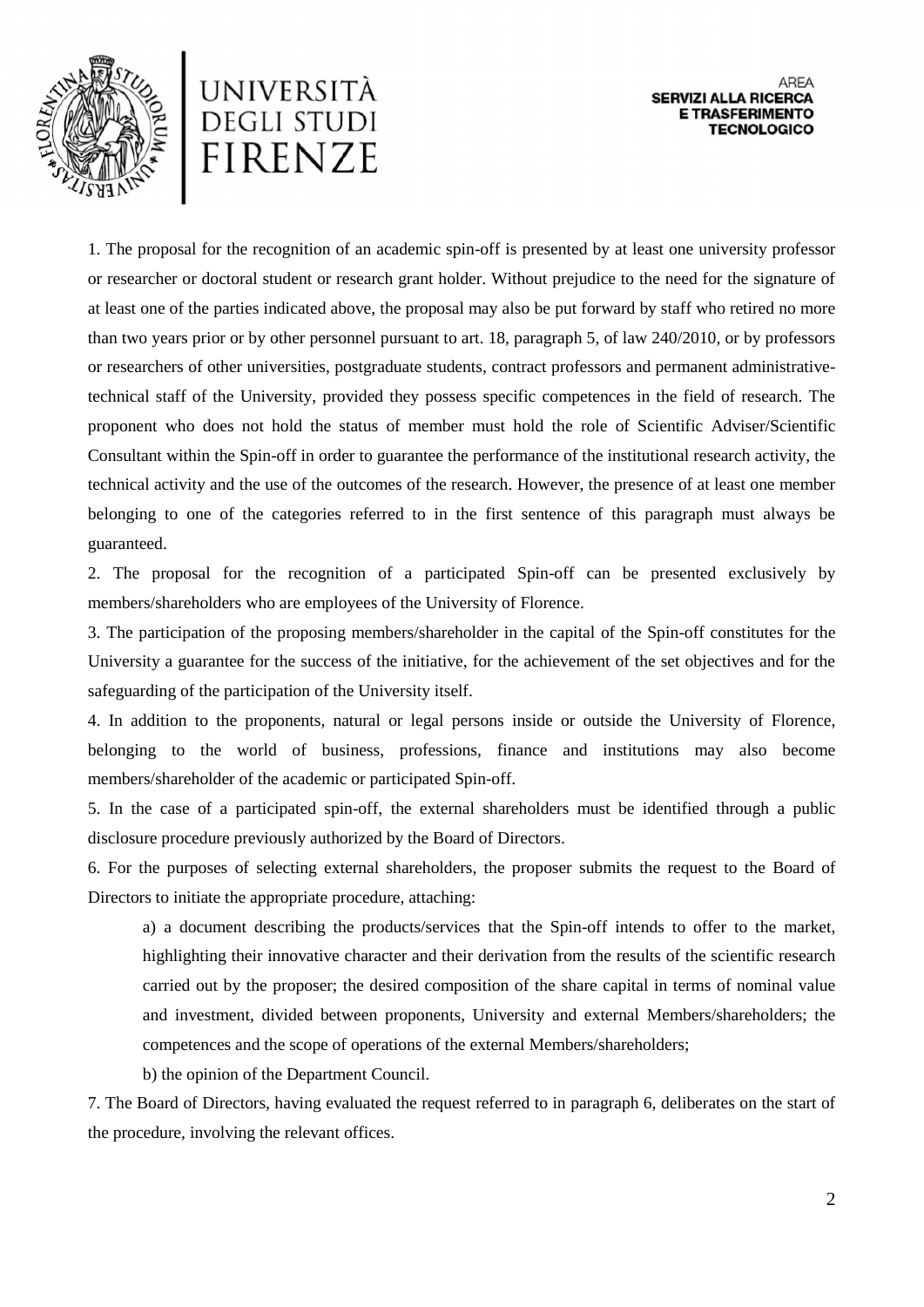



8. Holders of research grants and doctoral students can carry out free or paid activities in favour of the Spin off/Startup if authorized, respectively, by the Department Council or by the Doctoral School Committee, subject to the opinion of the professor in charge.

#### **Article 3**

## **Participation of the University**

1. The extent of the University's participation in a participated Spin-off varies from a minimum of 5% to a maximum of 15% of the share capital and is approved by the University Board of Directors, having heard the opinion of CsaVRI (Scientific Council of the University Services Centre for the promotion of research and the management of the University Incubator). The participation has a maximum duration of five years.

2. The spin-off company may not approve any capital increases involving the use of University funds or which imply the reduction of the University participation below the 5% minimum required as stated in the previous paragraph, without the consent of the latter, without prejudice to the provisions of the following paragraph.

3. The revision of the participation shares between the parties with a reduction of the University share below 5% can take place, in the ways indicated in the previous paragraph, following a recapitalization of the company by the other Members/shareholders, justified by adequate growth prospects of the participated Spin-off.

4. The deed of incorporation or the by-laws of the company provide that, in the event of a transfer of shares of the participated Spin-off for whatever reason, the other shareholders have the right of pre-emption in proportion to their respective participation and that, in case the aforementioned right is not asserted, the transfer of the shares to third parties is subject to the approval of the shareholders and the University, as defined in the shareholders' agreements signed by the parties.

5. The members/shareholder of the participated Spin-off sign appropriate agreements with the University that specify:

a. the obligations of shareholders in the event of an increase in share capital and the transfer of shareholdings;

- b. the composition of the governing and audit bodies;
- c. the methods of participation of employees of the University in the Spin-off;
- d. intellectual property management;
- e. the terms of any agreements with university structures, as per art. 4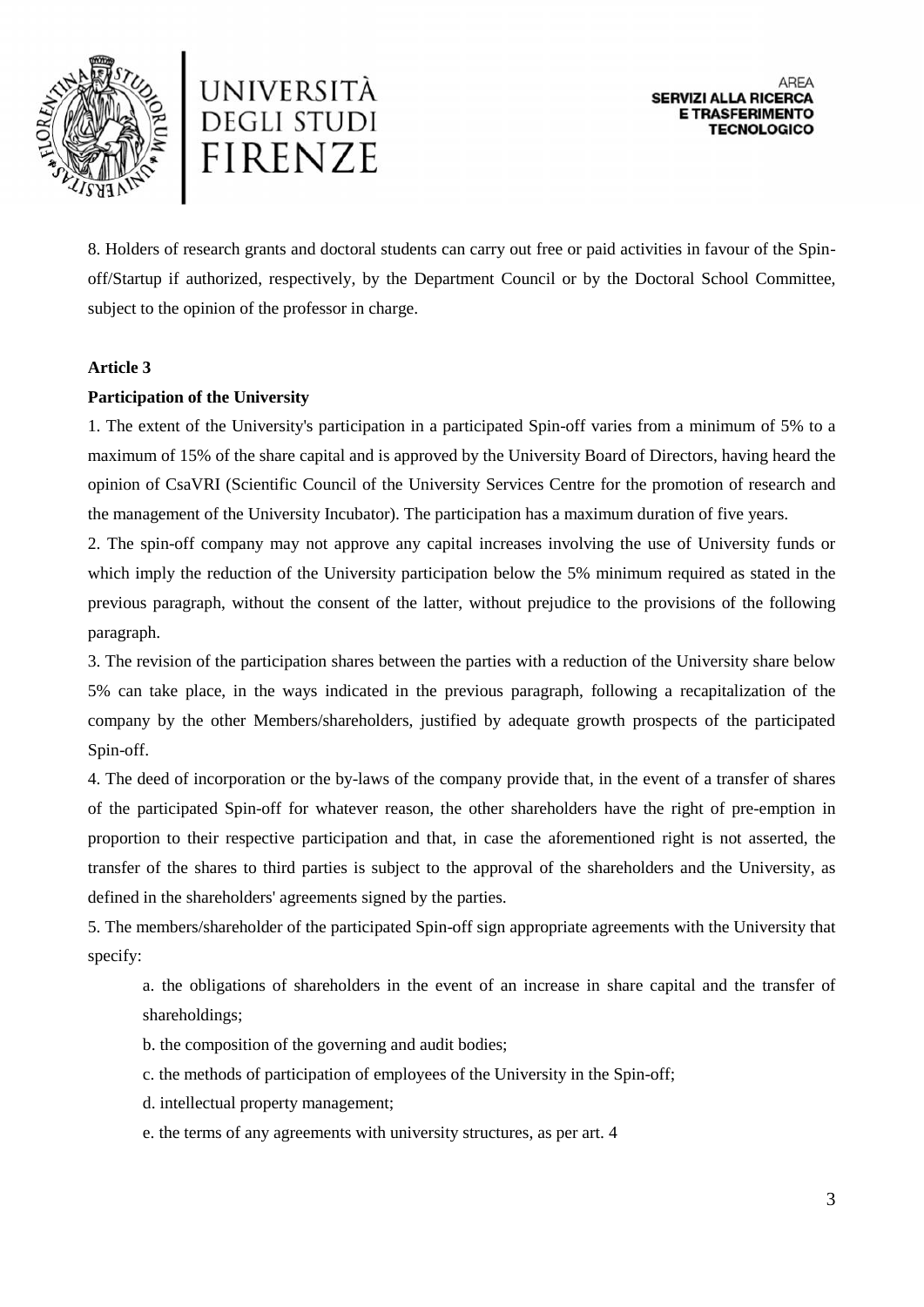



#### **Article 4**

#### **Relations between the University and the Spin-offs**

1. The University promotes collaboration with its spin-off companies in the framework of joint research programs, joint laboratories, higher education and other types of research. As part of its institutional and commercial activities, the University, using the Florentine University Incubator, can activate specific support services for the establishment, start-up and development of spin-off companies. Access to the aforementioned services is based on specific public announcements and/or agreements.

2. The relations between the University and the Spin-off, whether participated or approved, are governed by an agreement ruling the use of spaces, equipment, University staff and technology transfer commitments, as well as the transfer and mitigation of risks, and the determination of the cost for hosting the Spin-off on University grounds. In the case of participated Spin-offs, the agreement is a document added to the para social agreements referred to in art. 3, paragraph 5.

3. Spaces can only be assigned within the University Incubator premises and for no more than five years. The Board of Directors, based on the opinion of the Scientific Council of CsaVRI, determines the terms of duration of the stay of the entities housed at the Incubator and also determines methods for granting justified extensions up to a total of 10 years. In order to facilitate the collaboration of the Spin-offs with the Departments, joint laboratories can be set up in accordance with the current "Regulations on University Research Laboratories - External Subjects". The Spin-offs may also request to enter already established joint laboratories.

4. The working relationship with the University, the affiliation to a Department and to its active life, with the simultaneous participation as a member/shareholder of a Spin-off, must always exclude any possibility of conflict of interest and not must constitute a means for the attribution to the member belonging to academic or research staff of direct or indirect advantages, or generate discriminatory treatment against the other members/shareholders. Members/shareholders of a Spin-off cannot take on the role of scientific director of a grant/scholarship/research contract, financed by the same Spin-off, nor can they participate in tenders for research grants, scholarships or any other position announced by the University funded by the same Spin-off. 5. The university staff cannot charge their time by the hour in research projects submitted by and then financed to the Spin-off.

6. Any disputes that may arise between the University and the Spin-off are decided in the first instance through the institutions of mediation pursuant to current legislation. The Board is composed of three members: one chosen by the Spin-off, one chosen by the University and a jointly appointed president.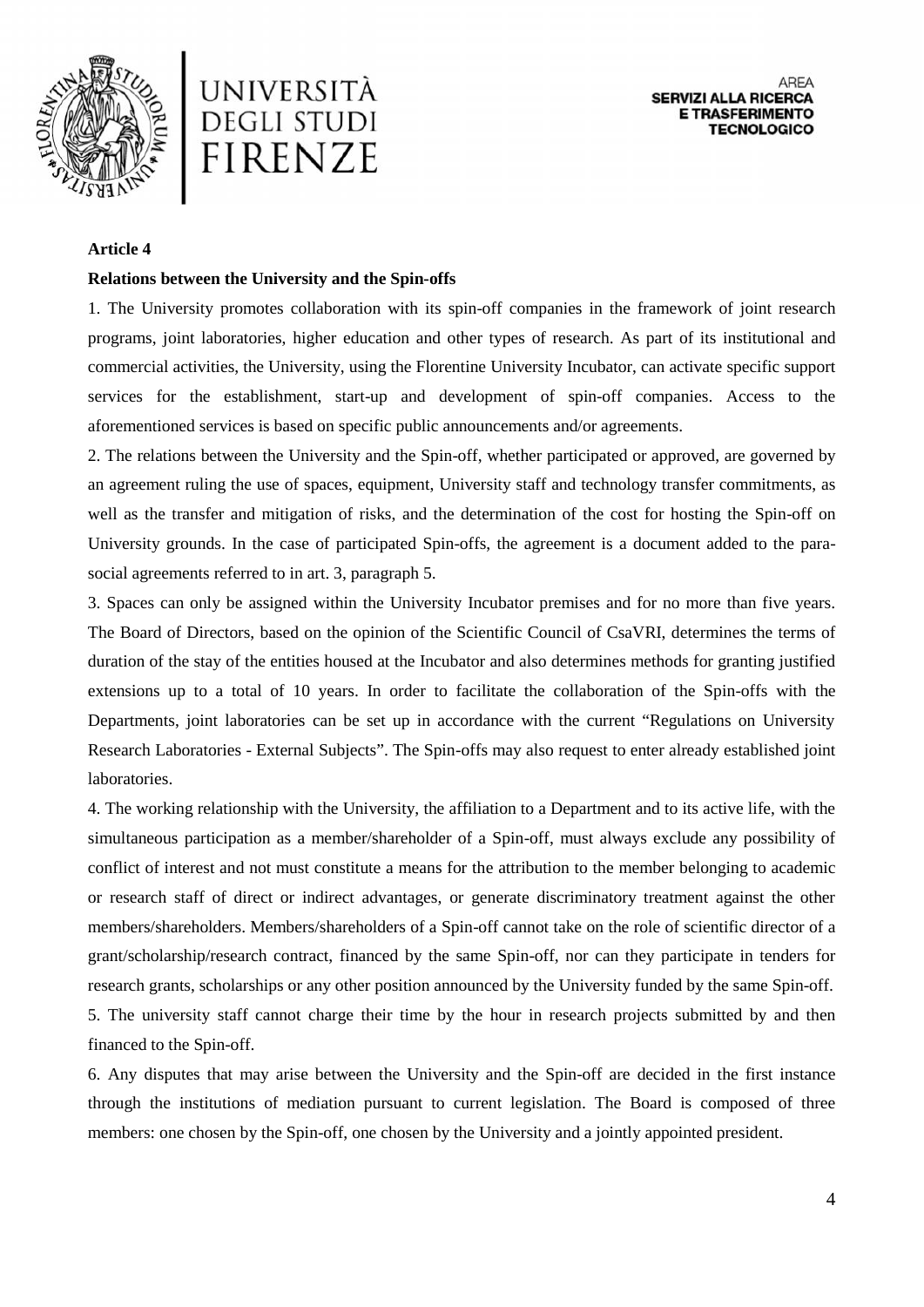



## **Article 5**

## **Use of the logo**

1. The Spin-offs recognized by the University of Florence pursuant to Article 8 of these Regulations, use the logo provided by the University as the only distinctive element of recognition and use it in accordance with a license agreement. The Spin-off identifies, through the logo provided by the University, exclusively the legal entity, never its individual activities, products or services.

2. The license agreement referred to in paragraph 1 must include:

a) in the case of art. 1, paragraph 2, that the logo is accompanied by the words "Spin-off participated by the University of Florence";

b) in the case of art. 1, paragraph 3, that the logo is accompanied by the words "Spin-off approved by the University of Florence";

c) the guarantee by the Spin-off to hold the University free of any responsibility for liabilities arising from an improper use of the logo;

d) conditions for revocation of the license or withdrawal from the contract by the University.

3. In the event that the University does not recognize or ceases to recognize a Spin-off, in one of the forms referred to in paragraphs 2 and 3 of art. 1, the Spin-off, cannot use the logo provided by the University or must immediately stop its use.

# **Article 6**

#### **University personnel participation**

1. In application of Article 6, paragraph 9, of the law 240/2010, full-time teaching and/or research personnel proposing the activation of a Spin-off must request authorization from the President within the limits referred to in paragraph 2 of this article and in the ways regulated by the following art. 8, to be able to assume formal responsibilities in the Spin-off, within the time limit of 5 years. Other University staff can be added to the proponents, and the same authorization procedures and constraints will apply. The President of the University, the Members/shareholders of the Board of Directors, the Academic Senate, the Spin-off Commission, the CsaVRI Scientific Council, the Department Directors, except for the appointment of the University representative in the Board of Directors of a participated Spin-off, cannot take on formal responsibilities in a Spin-off.

2. For the purposes of the authorization referred to in para. 4 and pursuant to art. 4, para. 2 and 3 of the DM 168/2011, the interested party declares that the activity is carried out outside of the hours assigned to institutional tasks, does not conflict with the regular and diligent performance of their teaching and research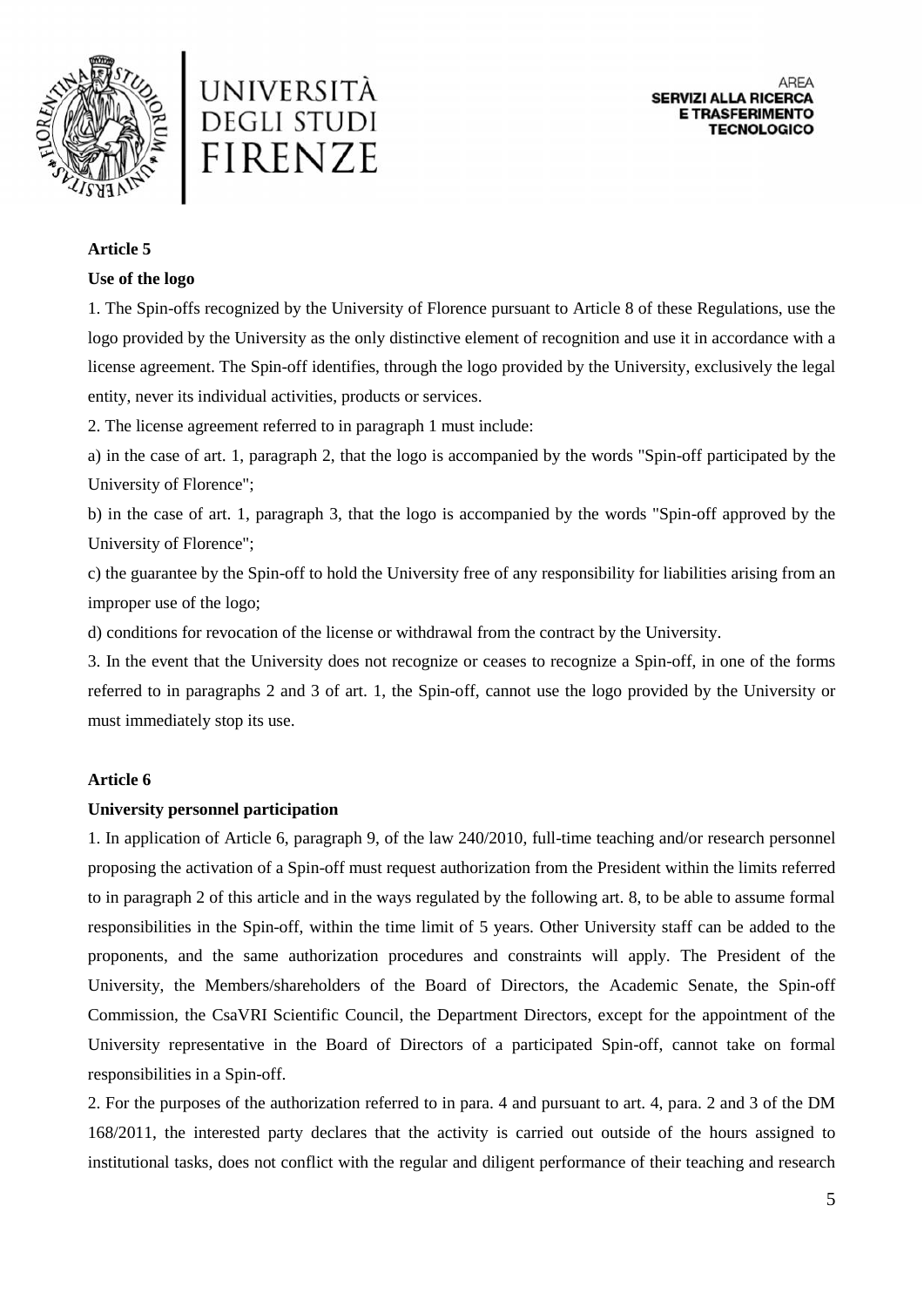



functions, does not compromise their autonomy, nor does it involve conflicts of interest, including the provisions of the subsequent para. 3.

3. It is expressly forbidden for the Spin-off and the teaching and/or research staff involved in carrying out activities that are in competition with the University, and in particular that are detrimental to the third-party consulting and research activities that the Department carries out with public and private bodies, pursuant to art. 5, para. 1 of the DM 168/2011 and in line with the guidelines contained in the National Anti-corruption Plan.

4. The Director of the Department to which the member lecturer or researcher belong to supervises the compliance with the provisions of para. 1, 2 and 3. If an incompatibility between the performance of the activity in favor of the Spin-off and the educational and research functions arises, the President, subject to a resolution of the Department Council, warns the aforementioned personnel to stop carrying out the said incompatible activity in favor of the Spin-off.

5. The professor or researcher is in any case required to promptly notify the President of the University of any assumption or variation of formal responsibilities covered at the time of the recognition.

6. Full-time and 50%+part-time technical-administrative personnel are allowed to assume formal responsibilities in the Spin-off within the time limit of 5 years, as long as these do not involve the power of representation. They can do so provided they seek prior authorization in accordance with the current "Regulation for the assignment of paid offices to the technical-administrative staff pursuant to Article 53 of Legislative Decree n. 165/2001". This activity in favour of the Spin-off must be carried out outside normal working hours and must not compromise the regular performance of their institutional tasks.

7. Technical and administrative staff employed on a less than 50% part-time basis can take on formal responsibilities in the Spin-off, even with the assumption of powers of representation, subject to notification to the Human Resources Area.

8. Teaching, research and technical-administrative staff may be appointed as a member of the Board of Directors of the participated Spin-off of the University, provided that the role is compatible with the performance of their functions or duties, without prejudice to the limits indicated by the current legislation.

9. Personnel who take on formal responsibilities paid by the Spin-off must notify to the President, at the end of each financial year, the dividends, remuneration and any benefits received by the Spin-off. The aforementioned earnings must also be transmitted by the competent units to the Department of Public Administration - Registry of benefits by June 30 of each year pursuant to the current "Regulations for the assignment of paid jobs to any teaching staff, researcher technical-administrative personnel as per Art. 53 of the legislative decree n. 165/2001". In compliance with the provisions of the National Anti-corruption Plan,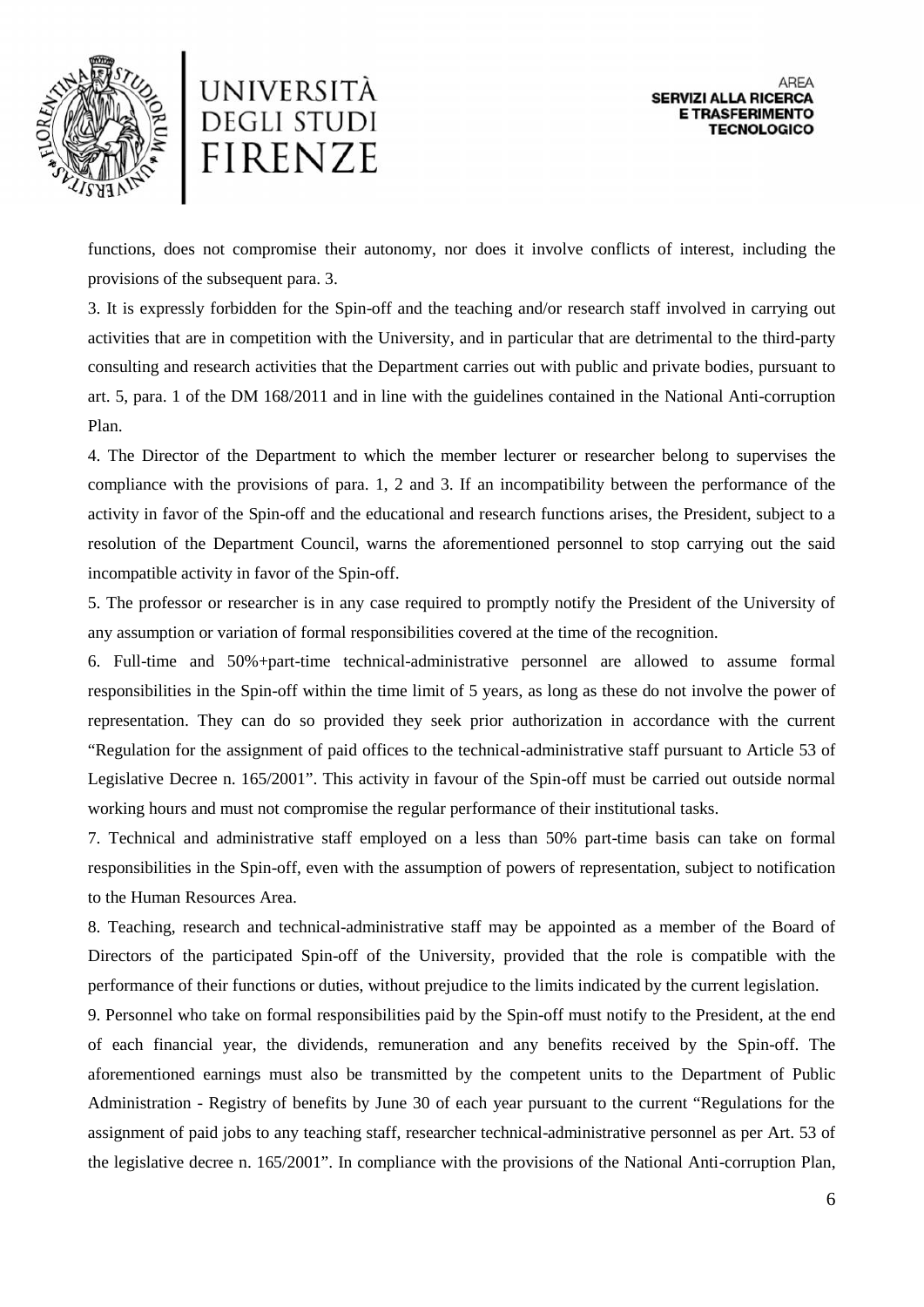



this information must also be published on the University's institutional portal together with information on the role played by university academic staff within the Spin-offs.

10. The participation share of the proposing Members/shareholders, as a whole, must be at least equal to that of the University in the case of a "Spin-off participated by the University" and in any case with a minimum equal to twice the minimum participation threshold stated in art. 3, para. 1.

11. The proposers must undertake not to transfer, in the presence of a participation or recognition by the University, their stake for at least three years from the establishment of the Spin-off.

## **Article 7**

## **University Commission for Spin-offs**

1. The University Commission for Spin-offs is housed at the CsaVRI premises. The Commission is composed of no less than three and no more than five members/shareholders. The members/shareholders and the President of the Commission are appointed by the President of the University, and will remain in office for four academic years and their term in office be confirmed only once consecutively. The President of CsaVRI participates in the work of the Commission.

The President convenes the Commission, by email or otherwise, and sets the agenda. A technical administrative staff member participates in the Commission as the recording secretary. Commission decisions are taken by a majority of those present. In the event of a tie, the vote of the President prevails.

2. The Commission:

a) expresses an opinion on the requests for recognition of Spin-offs;

b) expresses an opinion on the issue of the authorization referred to in Article 6, first paragraph, of these Regulations;

c) expresses an opinion on the possibility that the University participates in the Spin-off and, if so, proposes the extent and terms of such participation;

d) carries out the annual monitoring of the activities and budgets of the Spin-offs, reporting to the Board of Directors, as required by Article 10.

#### **Article 8**

#### **Spin-off recognition procedure**

1. The proposers submit to the President of the University, copying sent to the President of CsaVRI in the correspondence, the request for recognition of the company, alternatively as a "Spin-off of the University" or as "Academic Spin-off".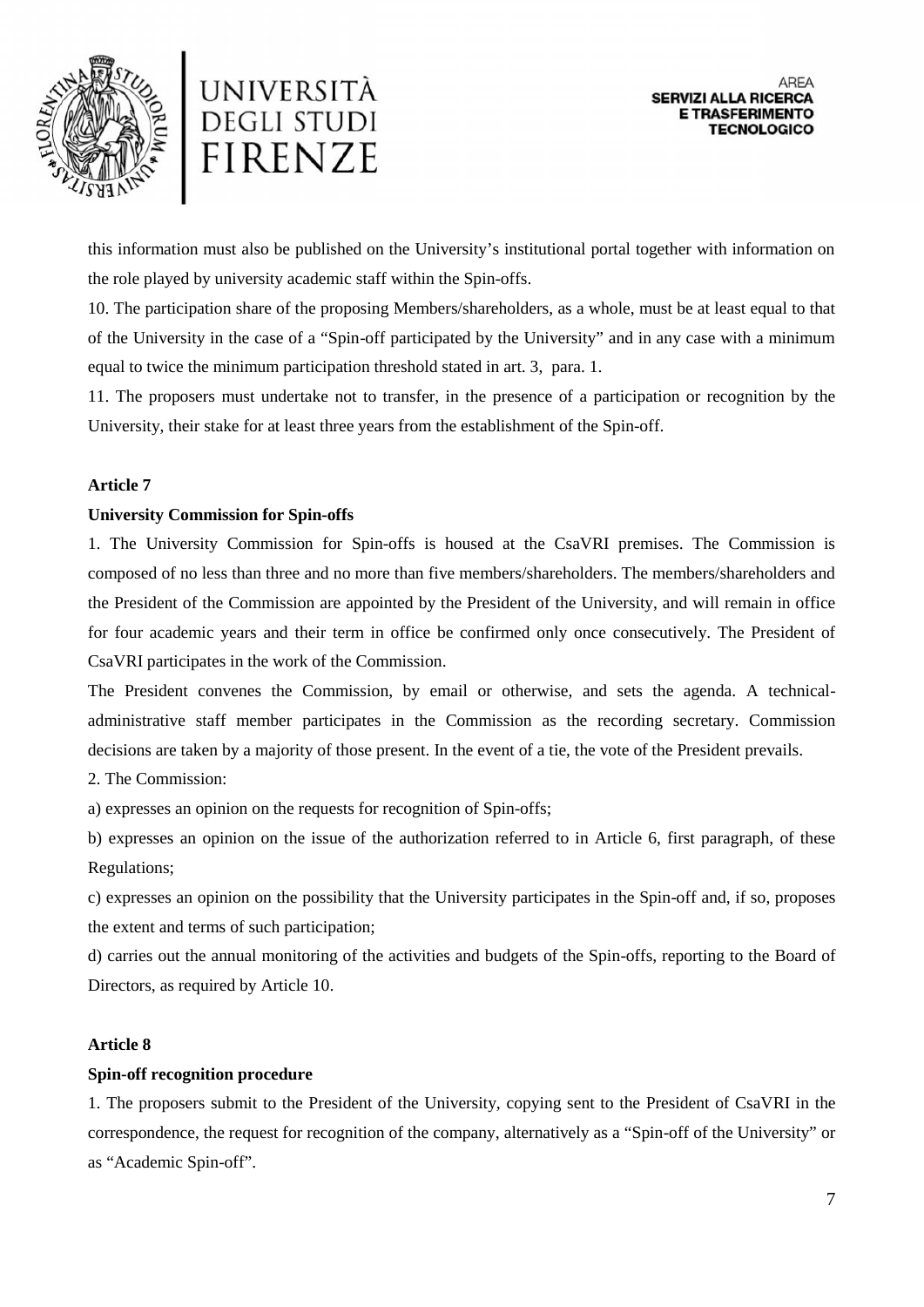



2. Before the request, the proposers submit to their Department Council a document that illustrates the products or services that the Spin-off intends to offer to the market and their direct derivation from the scientific research carried out, indicating whether these activities are already carried out by the Department by means of contracts with public or private subjects, governed by the "University Regulations on the conduct of research or teaching activities commissioned by public and private entities". The same document shall indicate the roles and commitment required of all university staff involved in the Spin-off.

3. The Department Council expresses its motivated opinion on the recognition of the Spin-off with reference to the possible competition of the activities of the Spin-off with those carried out by the Department and, for the personnel of the Department involved in the Spin-off, to the compatibility of the role, duties and commitment in the Spin-off with their academic activity. If the Department believes that only some Spin-off activities compete with its own activities, it can still express a favorable opinion on the recognition of the Spin-off, conditioning it to the exclusion of these activities from the business project and the corporate purpose.

4. The report containing the favorable opinion expressed by the Department Council is sent by the proposer to the President of the University and copied to the President of CsaVRI together with the request for recognition of the Spin-off.

5. The proposal for the recognition of the Spin-off is subject to the opinion of the Commission referred to in Article 7 of these Regulations and is therefore approved by the University's Board of Directors, which deliberates, subject to the favorable opinion of the Academic Senate. The recognition is valid for one year and its renewal is regulated by Article 10, paragraph 6.

6. The proposing shareholder or member, if a full-time or 50% or more part-time employee, must also make a request to be authorized to participate in the Spin-off, as prescribed by Article 6, paragraphs 1 and 2.

7. The request for recognition of the Spin-off must be accompanied by a business plan spanning to the first three years of the Spin-off's life and a scientific project connected to the corporate purpose. The plan must contain the explicit reference to the benefits provided by the University's involvement in the business project, the balance between scientific competences and management skills and, moreover, pursuant to art. 3, paragraph 2 of the DM 168/2011, it must also contain:

a) an indication of the company's objectives and the type of Spin-off pursuant to art. 1 of this Regulation;

b) the financial plan;

c) the indication of the concrete economic and reference market prospects, their sustainability and the possibilities of expansion;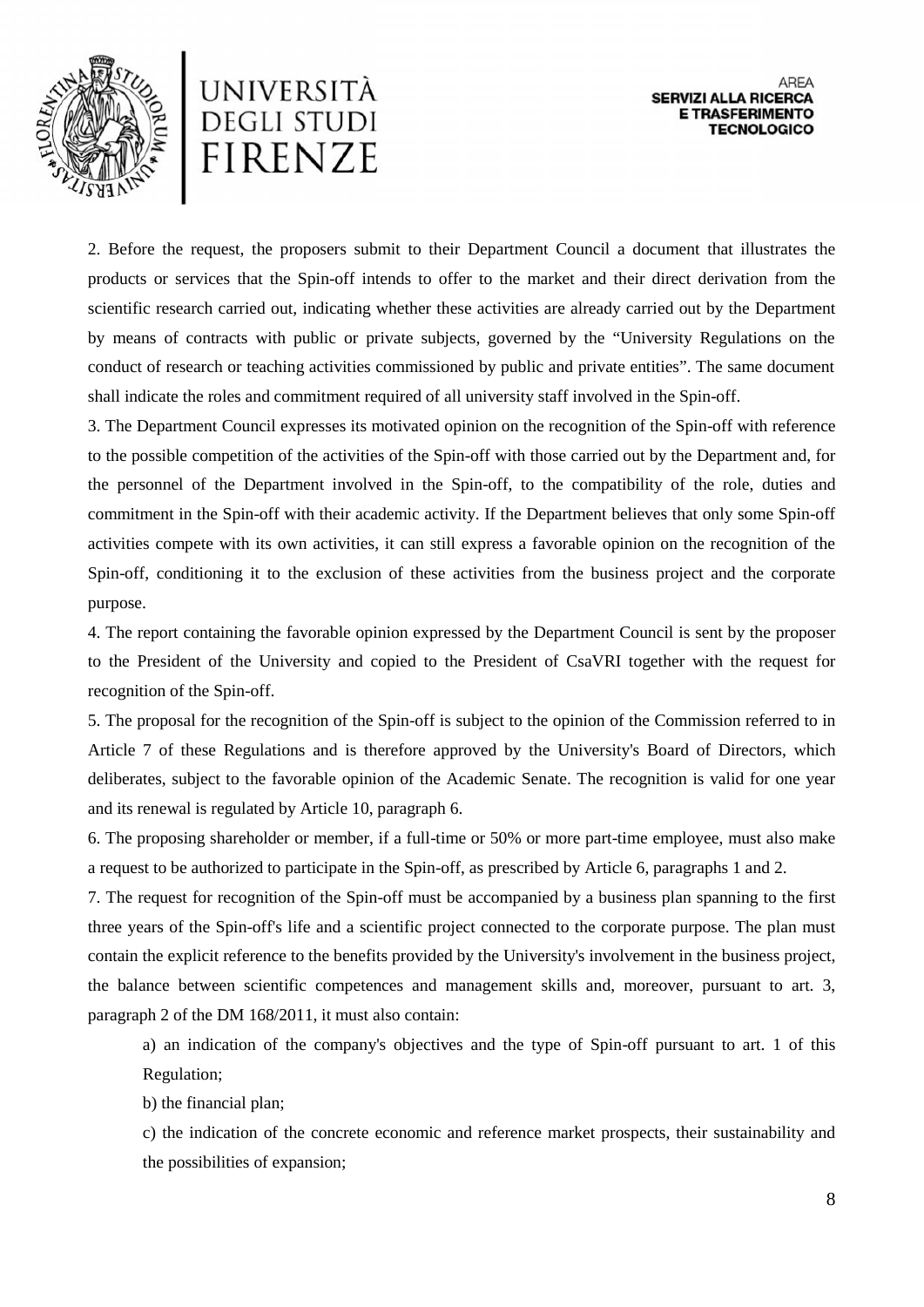



d) the innovative character of the project;

e) the scientific and technological qualities of the project;

f) the description of the roles and duties of the professors and researchers involved, pursuant to articles 2 and 6 of these Regulations;

g) the form of possible participation in the capital and the definition of the participation quota required by the University, in accordance with articles 3 and 5 of these Regulations;

h) aspects relating to the governance of intellectual property pursuant to art. 10 of these Regulations.

8. In the event that the recognition as a Spin-off of an already existing company or the participation in the Spin-off of one or more existing companies is required, it is necessary to attach the financial statements of these entities, with reference to the last three years, unless it is a more recent establishment.

## **Article 9**

## **Intellectual property**

1. The intellectual and industrial property of the outcomes of the research carried out by the Spin-off remains in the hands of the same, unless it represents a direct derivation of the knowledge transferred by the University to the Spin-off at the time of its constitution.

2. The provisions of the current legislation apply to inventions made by any teaching, research and administrative-technical staff of the University.

3. The University may grant the Spin-off license or transfer of patents or know-how prior to, or subsequent to the establishment of the company and necessary for the realization of the project. This license can be, depending on the cases, exclusive or non-exclusive, limited to Italy or extended also abroad. The said license provides for:

a) a fee for the University;

b) a termination clause in the event of the University's withdrawal from the Spin-off;

c) the obligation for the licensee to use industrial patents and know-how to the best of their entrepreneurial skills.

# **Article 10**

#### **University control and renewal of the recognition**

1. Each year, the "Spin-offs of the University of Florence" and the "Academic Spin-offs" shall transmit to CsaVRI, within 30 days from the approval of the financial statements by the shareholders' meeting, the following: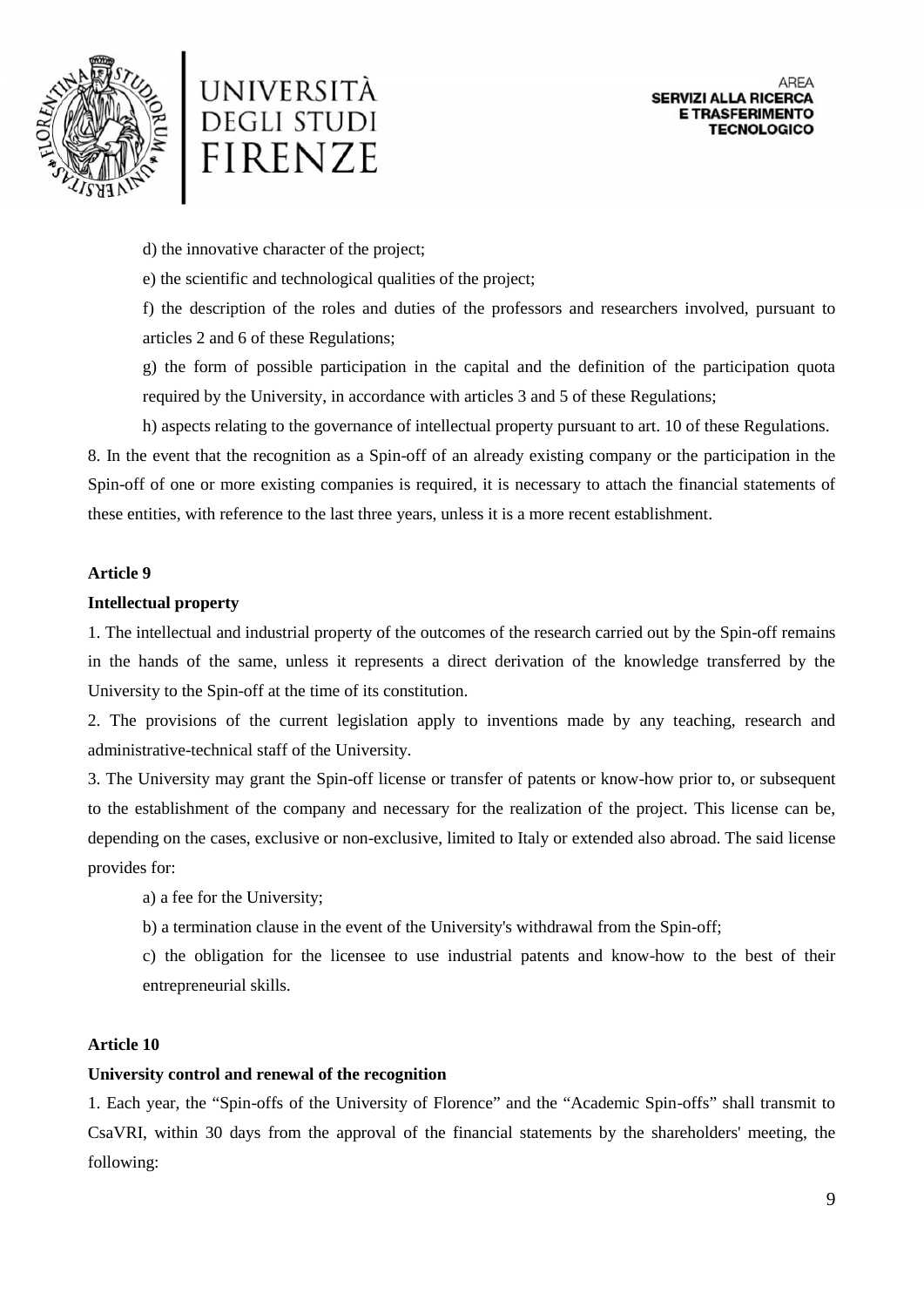



a) a report on the activity carried out, the results achieved and the consistency of these results to the annual budgets and to the initial business plan presented;

b) the financial statements, including the income statement, balance sheet and cash flow statement.

2. Full-time university professors, full-time researchers and full-time and 50% or more part-time technical administrative staff who have taken on formal responsibilities free of charge or for a fee in the Spin-off shall forward the aforementioned report to their own Department or unit of affiliation, highlighting the full compatibility of their commitment in the Spin-off with the obligations deriving from their employment in the University, in addition to specifying the details of the relationship between the Departments of the personnel involved and the Spin-off.

3. If the University participates in the Spin-off as a member, the University Board of Directors appoints the University representative on the Spin-off Board of Directors, drawing, where possible, from the University staff involved in the activity of the University Incubator, and in any case making the choice according to management or scientific competence criteria in relation to the field of activity of the Spin-off. The representative belonging to the University staff participates in the company's Board of Directors free of charge, since this participation is included among the duties carried out for the University.

4. The representative of the University cannot carry out paid activities for the Spin-off or own shares thereof.

5. The representative of the University is required to report at least once a year on the Spin-off activity to the Spin-off Commission.

6. In order to maintain recognition as a Spin-off, the Spin-off Commission expresses its opinion to the Board of Directors annually, prioritizing the following elements:

a) correct use of the logo;

b) compliance with the Code of Ethics;

c) continuity of the institutional purpose of the research, which can be measured by the following parameters: internships at the Spin-off site; funding research grants; activation of apprenticeship contracts for graduates of the University of Florence; participation in research and development programs; stipulation of research contracts or research funding; other collaborative research and technology transfer activities as well as any data or element useful for University evaluations.

7. The President of CsaVRI and the President of the Spin-off Commission report annually, for the purposes of annual recognition, to the University's Board of Directors on the activities of the participated or approved Spin-offs.